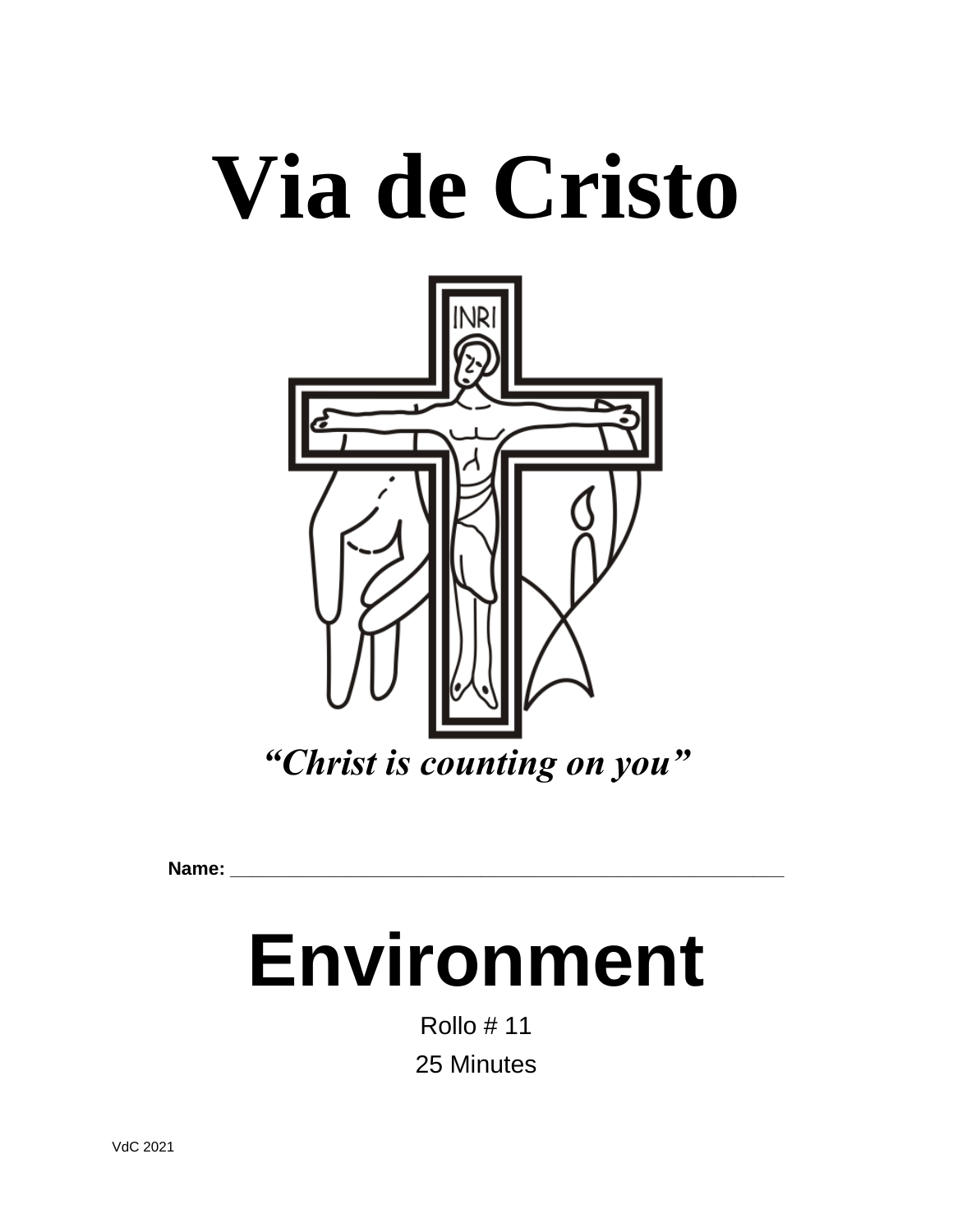# **ENVIRONMENT**

**Time:** 25 minutes. Content of this rollo is expected to take 20 minutes, allowing for 3-5 minutes of personal examples or testimony

**Orientation**: On the first day, the life in grace was presented as our highest ideal with the call to live our lives wholly dedicated to God. The second day emphasized the need for our formation as Christians with a mission. This talk begins the third day and follows the challenge of Christ's call in the morning meditation. The participants usually are eager to go forward and may be asking themselves "Where/how shall I proceed? Is it possible to do something in the environment in which I live?" We must present to them a clear path to follow in living out their personal mission to choose environments.

**Style**: The Environment Talk should give participants a clear approach to changing the situations they are in for Christ. The concepts should be clear, laying out a plan for participants to follow when they go home. The testimony and examples called for in various parts of the talk should be specific. Examples in Section II should be well chosen to illustrate different behaviors in various environments, how interrelationships and personalities affect the tone of the environment and how hard it is for most people to maintain a behavior pattern which is in contrast with their environment.

The speaker must describe through stories and examples, how a situation can be oriented to Christ, talking about actual individuals or situations that have been changed. The talk should include clear examples of how we work with others and with the environment to draw it to Christ.

**Objectives**: Each participant should look at their environment, the people in it, and the overall tone of it. They should work to center it in Jesus Christ. Our objective is to present and analyze the environments we live in and to commit them to Christian transformation. The objectives of this talk are:

- Christianity is lived in community.
- We need to study our environments to change them.
- God gives us what we need to evangelize our environments.
- We make our environments more Christ-like by working with others who share our mission.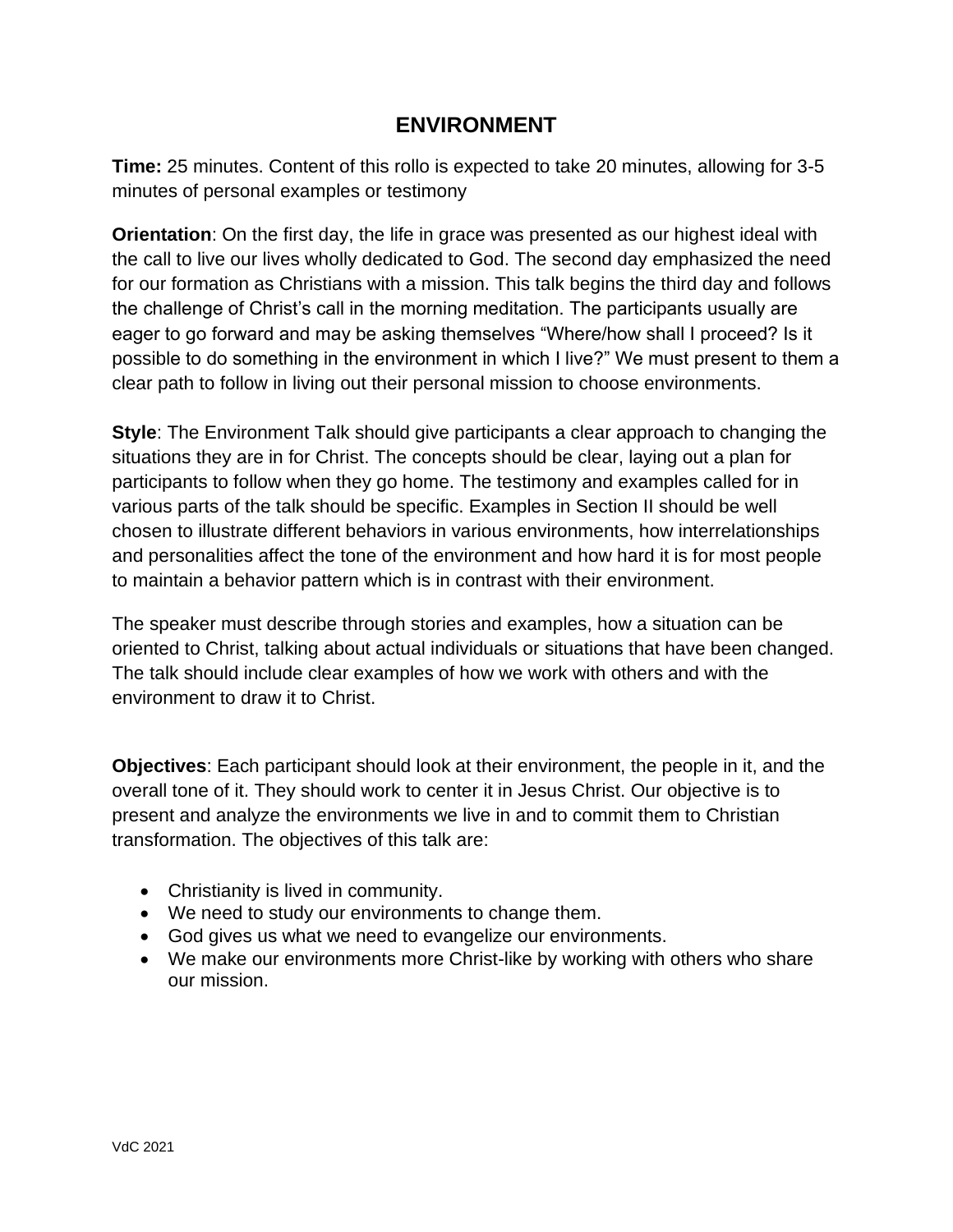**Preparation:** Prepare to write your Rollo with prayerful consideration of the above orientation, style, and objectives. Remember, you are delivering God's message through your words. Studying the following verses will provide context and guidance.

Matthew 5:13-16 Thessalonians 1:4-10 Romans 12:21 Romans 12:2 II Timothy 2:2 Romans 11:16 Philippians 4:13 John 13:34-35 1 Corinthians 9:22 Matthew 9:37 Acts 8:26-40 Romans 10:17 II Timothy 4:1-2 Luke 4:34 I John 1:1-4 John 15:11 John 14:26 John 16

**Do not include all the verses in your talk**. Pick two to four that speak to you and share them to emphasize your point. The Rector and Spiritual Director may also have verse selections to include.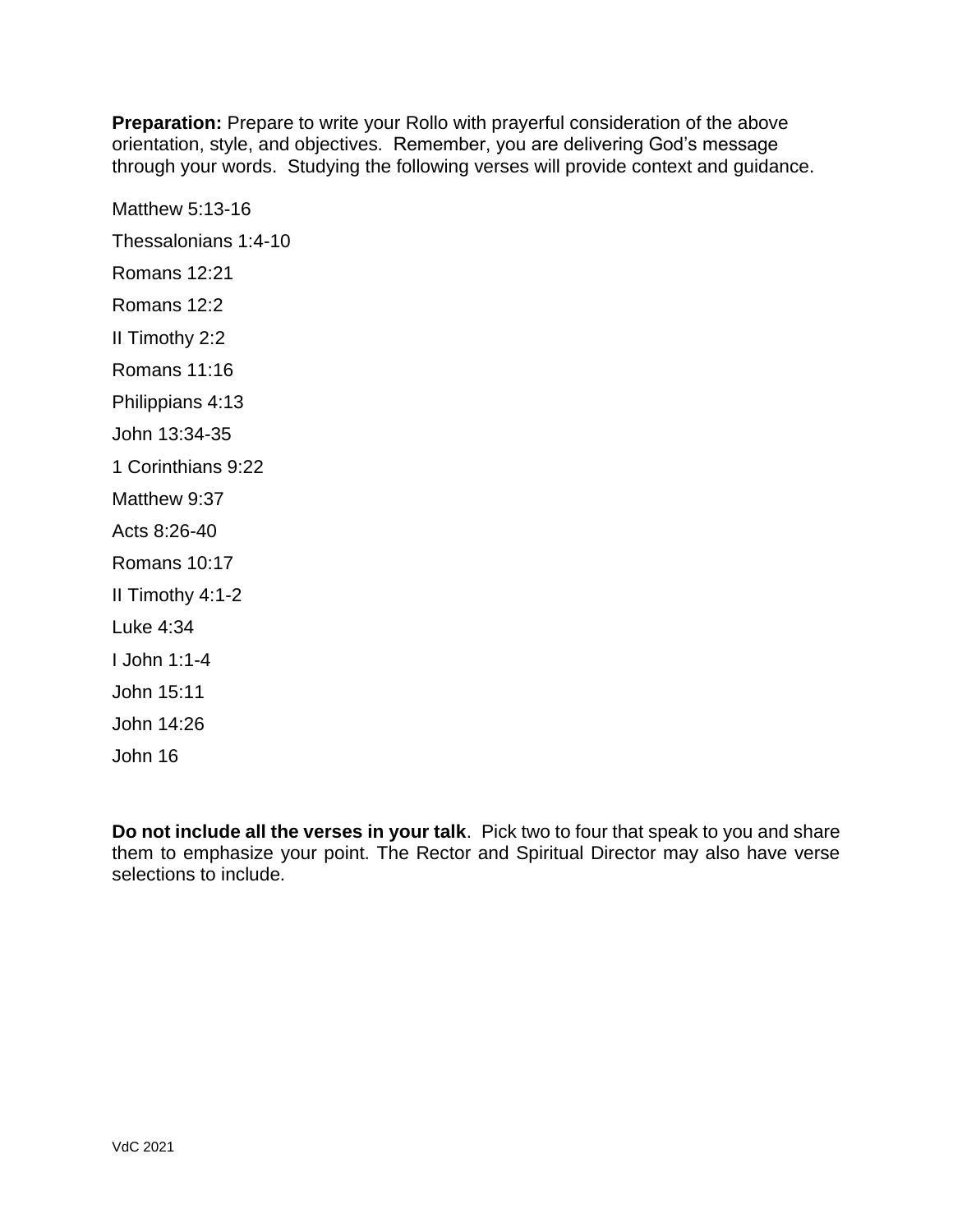### **1. INTRODUCTION**

- A. The church's (clergy and laity) mission is to transform all of the world in Jesus **Christ**
- B. Cursillo movement provides a method for Christians to Christianize their environment.
- C. The environment is the sum of the ideas, persons, and circumstances brought about when people are together.

#### **2. ENVIRONMENTS**

A VdC weekend identifies/acknowledges that our lives intersect with multiple groups of people. Within these groups there are certain ideas and attitudes which are encouraged and accepted when various ideals are present.

Our environment has a deep impact on us and others. People with ideals and drive will structure, change and influence environments.

#### **We as Christian leaders are called to influence our environments more than they influence us! (KEY POINT)**

#### **3. STUDY OF THE ENVIRONMENT**

How can we transform our environments for the better?

A. A leader must know the people, circumstances, and nature of their surroundings in order to influence and transform it.

B. Consider what's the ideal, the motivating force? How do these affect relationships? How far is it from the Christian ideal? How can we lead them to Christ?

- C. In each environment, there are individuals who will have more influence than the rest. Among the individuals in a group around us we will find:
	- The followers.
	- The impulsive: conviction not strong.
	- The leaders: agents of change, lead the way.

If we can find the leaders in environments, and lead them to Christ, they will change their environments.

#### **4. INFLUENCING OUR ENVIRONMENTS**

In forming a plan to change our environments we should consider three aspects.

**Ourselves** Our Friends Our Groups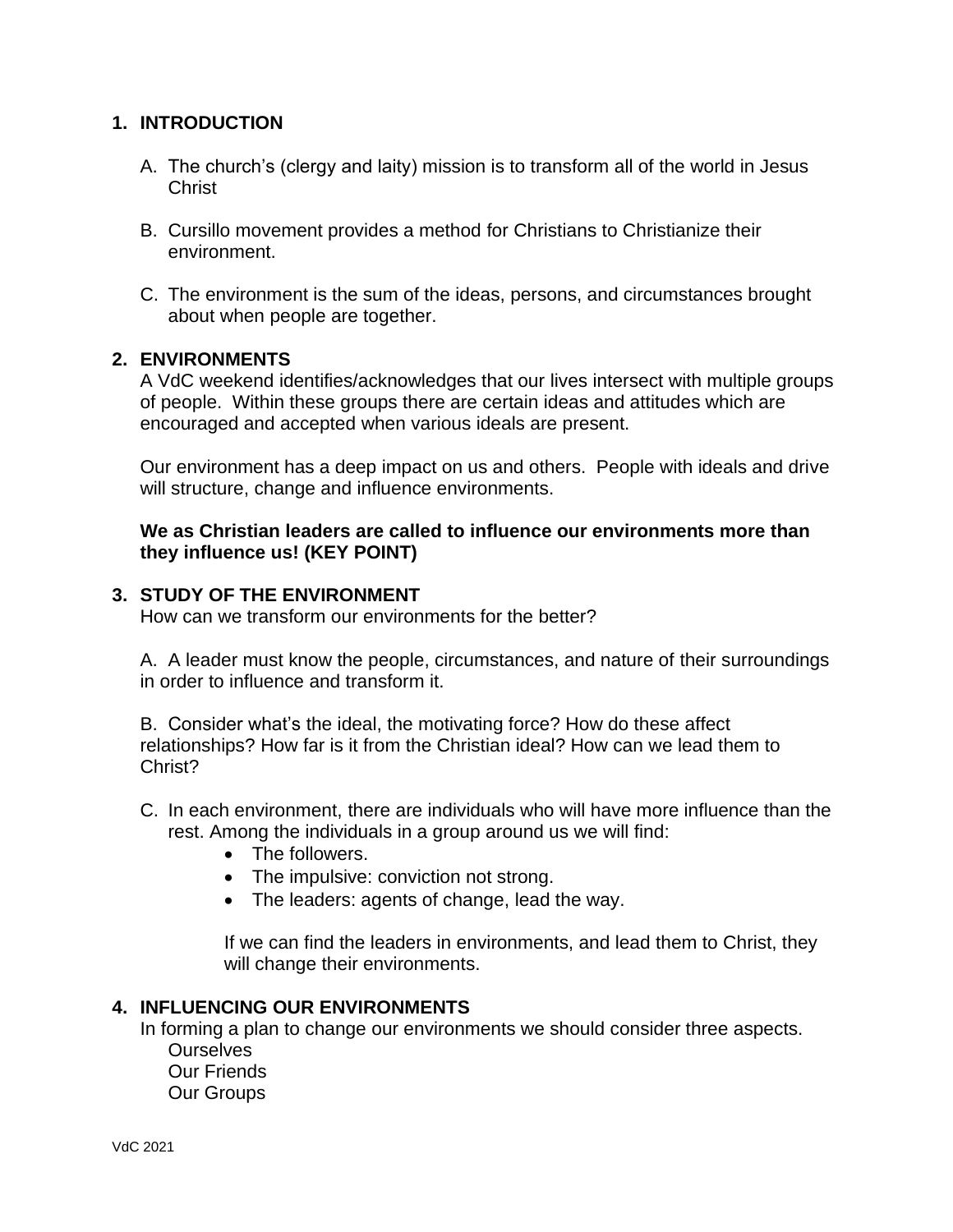- A. First, we must consider ourselves
	- 1. God must work in OUR lives to equip and empower us to be effective agents of change or influence.
	- 2. God gives us
		- The power of the Holy Spirit; Enables us to do His will
		- Intelligence; seeking God's will, knowledge and consciousness of what we are about.
		- Foundation of Prayer; any worthwhile deed has its beginning and foundation in prayer; must call on God who is the source and power of our action.
		- Heart for humanity; expressing love of others in order to share Christ with them.
		- Hope, enthusiasm; we will impact/influence lives because God wills it.
- B. Consider our friends

We've been chosen by God and entrusted with the sharing of the Gospel with our daily companions.

Remember the Apostolic Action Rollo, Make a Friend, Be a Friend, Bring a Friend to Christ.

It is through genuine relationship that opens the door for conversation and relationship growth with you and God.

- 1. We must Communicate the Gospel through word and deed.
- 2. Share with our friends the meaning of Christ in our own life.
- C. Consider the Groups around us (the environment)
	- 1. Our own deepening relationship with Christ and growth as a Christian affects our environment.
	- 2. The biblical importance of being light and salt:
		- In the midst of the brokenness of humanity and darkness of the world people are drawn to light. Live in the spirit of truth to shed the light of the Gospel on all activity. Let God's light shine through you.
		- Being salt in the world preserves joy and happiness in our Christian life in the midst of brokenness and anxiety.
	- 3. We are called to change direction and tone of the environment so people, living out their Christian ideal will be leading each other to Christ. It is vital to remember our call is to be a witness of Christ, while being respectful of persons and ideals.